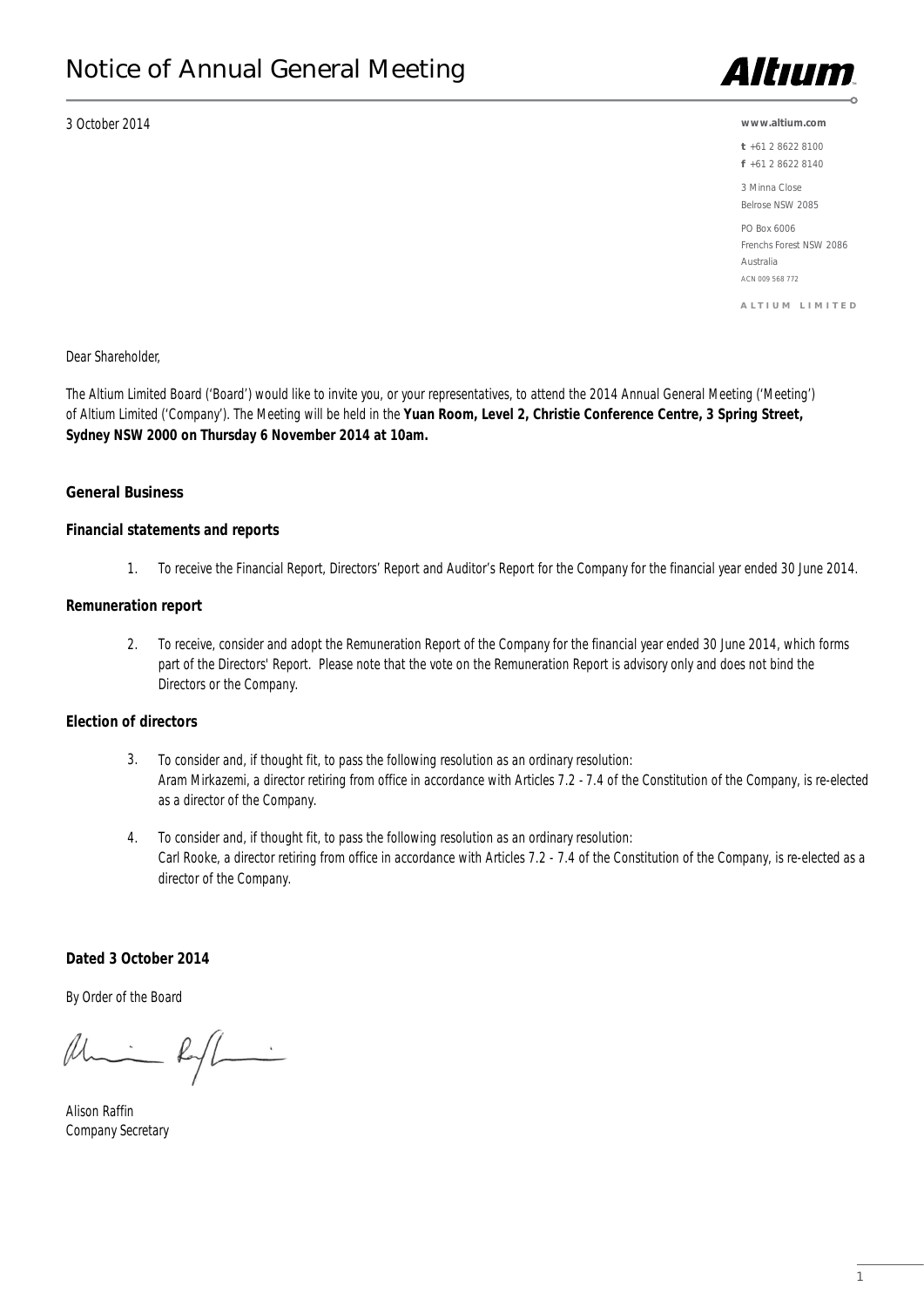

# Notes to the Notice of Meeting

### **Explanatory Notes**

The Company's shareholders should read the Explanatory Notes accompanying, and forming part of, this Notice of Meeting for more details on the resolutions to be voted on at the Meeting. The information provided is intended to assist shareholders in understanding the reasons for and the effect of the resolutions, if passed.

# **Voting Exclusion**

The Company will disregard any votes cast on Item 2, by or on behalf of Key Management Personnel ("KMP") and closely related parties of KMP, whether the votes are cast as a shareholder, proxy or in any other capacity. However, the Company will not disregard a vote cast by a KMP or closely related party, if the vote is cast:-

- a) in their capacity as proxy for a person who is entitled to vote on that Resolution, in accordance with the written direction on the Proxy Form; or
- b) in their capacity as the Chairman of the Meeting as a proxy, provided that the proxy form specifies how the Chairman is to vote on Item 2, and the vote is not cast on behalf of a KMP or a closely related party of a KMP.

If the Chairman is your proxy or is appointed as your proxy by default, and you do not direct your proxy how to vote on Item 2 on the proxy form (this is known as an "undirected proxy"), you are directing the Chairman to vote in favour of Item 2, even if that resolution is connected directly or indirectly with the remuneration of the KMPs. Therefore, if you do not wish to have the Chairman voting in favour of Item 2 as a result of your undirected proxy, you should direct the Chairman to vote "against" or "abstain".

For the purposes of these voting exclusion statements:

- KMP includes employees and officers of the Company who have authority and responsibility for planning, directing and controlling the activities of the Company either directly or indirectly, including the Company's Directors (whether executive or otherwise): and
- Closely related parties of a member of the KMP include any of the following:
	- a) the spouse, children or dependents of a member;
	- b) the children or dependents of the member's spouse;
	- c) anyone else who is one of the member's family and may be expected to influence the member, or be influenced by the member, in the member's dealings with the Company; or
	- d) a company controlled by the member.

If you cannot attend the meeting and plan to appoint a proxy to attend and vote on your behalf, please note that recent changes to the Corporations Act apply to this meeting and could affect whether or not your proxy is able to vote on your behalf, particularly in relation to Item 2. Please read this Notice of Meeting carefully and consider directing your proxy on how to vote on each resolution by marking the appropriate box on the proxy form.

### **Proxies**

If you are unable to attend and vote at the Meeting and wish to appoint a person who is attending as your proxy, please complete the enclosed Form of Proxy. The instrument appointing a proxy must be in writing under the hand of the appointer or their attorney duly authorised in writing, or if such appointer is a corporation, under its common seal or under the hand of its duly authorised officer or attorney. A shareholder entitled to attend and vote is entitled to appoint a proxy and if entitled to cast two or more votes at the Meeting, may appoint not more than two proxies. Where more than one proxy is appointed, each proxy must be appointed to represent a specified proportion of the shareholder's voting rights. If no such proportion or number is specified, each proxy may exercise half of the shareholder's votes. A proxy can be an individual or a body corporate and need not be a member of the Company.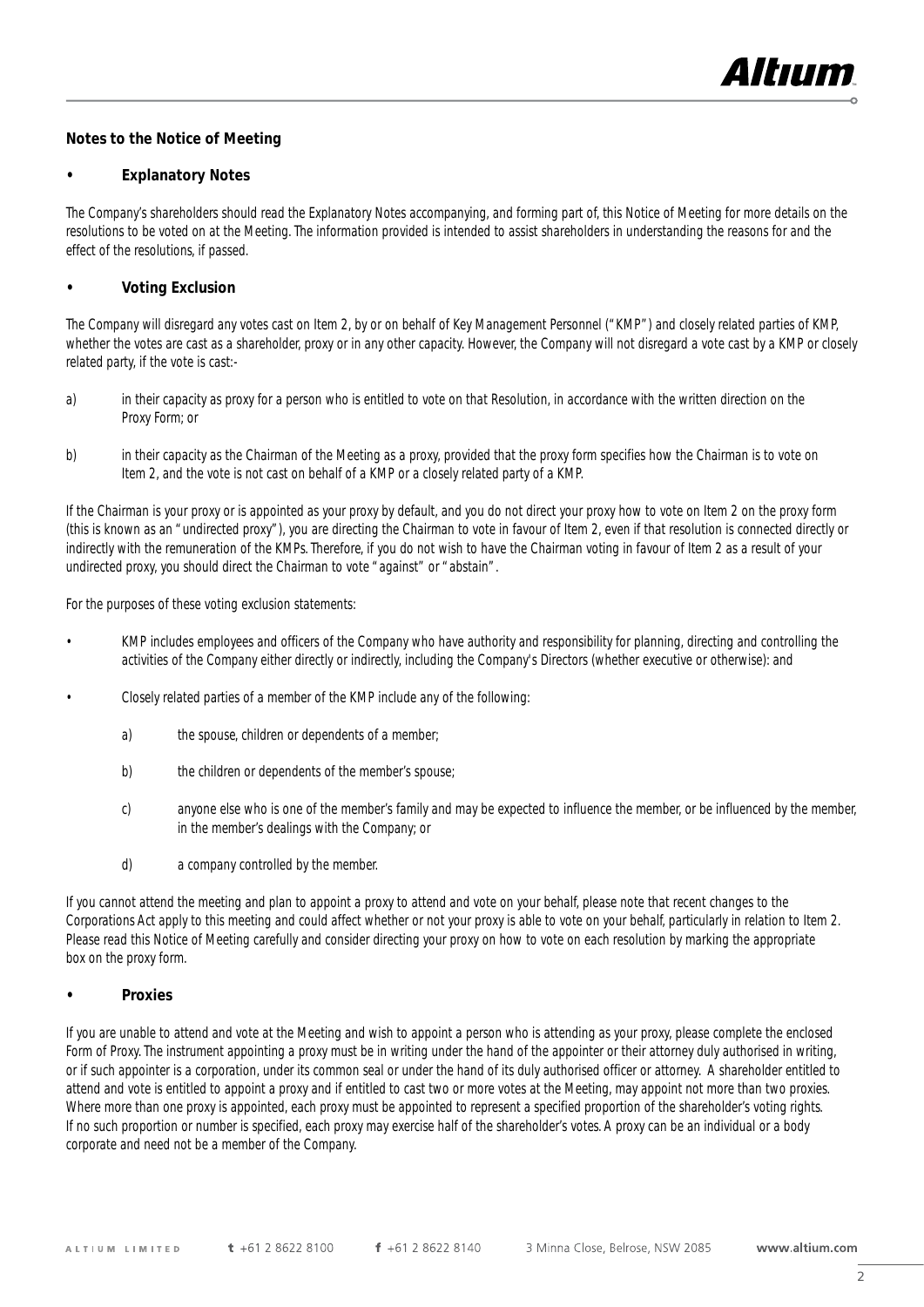

Subject to any applicable voting restrictions, where an appointment specifies the way the proxy is to vote on the resolution:

- the proxy is not required to vote on a show of hands, but if the proxy does so, the proxy must vote that way;
- if the proxy has two or more appointments that specify different ways to vote on the resolutions, the proxy must not vote on a show of hands;
- if the proxy is not the Chairman, the proxy need not vote on a poll but if the proxy does so, the proxy vote must vote that way; and
- if the proxy is the Chairman, the proxy must vote on a poll and must vote that way.

In addition, there are now some circumstances where the Chairman will be taken to have been appointed as a shareholder's proxy for the purposes of voting on a particular resolution even if the shareholder has not expressly appointed the Chairman as their proxy. This will be the case where:

- the appointment of proxy specifies the way the proxy is to vote on a particular resolution;
- the Chairman is not named as the proxy;
- a poll is being called on the resolution; and
- either of the following applies:

(i) the proxy is not recorded as attending the Meeting; or

(ii) the proxy attends the Meeting but does not vote on the resolution.

Shareholders should consider directing their proxy as to how to vote on each resolution by crossing either a "For" or "Against" box when lodging their proxy form to ensure that their proxy is permitted to vote on their behalf in accordance with their instructions.

The proxy form together with the authority (if any) under which it is signed or a notarially certified copy of that authority must be received at the Company's registered office or by the Company's share register, Computershare Investor Services Pty Ltd (Ph: 1300 850 505) no later than **10am (AEST), Tuesday, 4 November 2014.**

The completed Form of Proxy may be lodged:

| IN PERSON: | Share Registry    | Computershare Investor Services Pty Limited,                    |
|------------|-------------------|-----------------------------------------------------------------|
|            |                   | Yarra Falls, 452 Johnston Street, Abbotsford VIC 3067 Australia |
|            | Registered Office | Altium Limited 3 Minna Close Belrose NSW 2085                   |
| BY MAIL:   | Share Registry    | Computershare Investor Services Pty Limited,                    |
|            |                   | GPO Box 242, Melbourne VIC 3001, Australia                      |
| BY FAX:    | Share Registry    | (within Australia) 1800 783 447 (overseas) +61 3 9473 2555      |

### Voting Entitlement Cut-offs

Pursuant to Regulation 7.11.37 of the Corporations Regulations 2001 and Article 6.1 of the Company's Constitution, the time nominated by the Board for the purposes of determining the voting entitlements at the Meeting is **7pm (AEST), Tuesday, 4th November 2014**